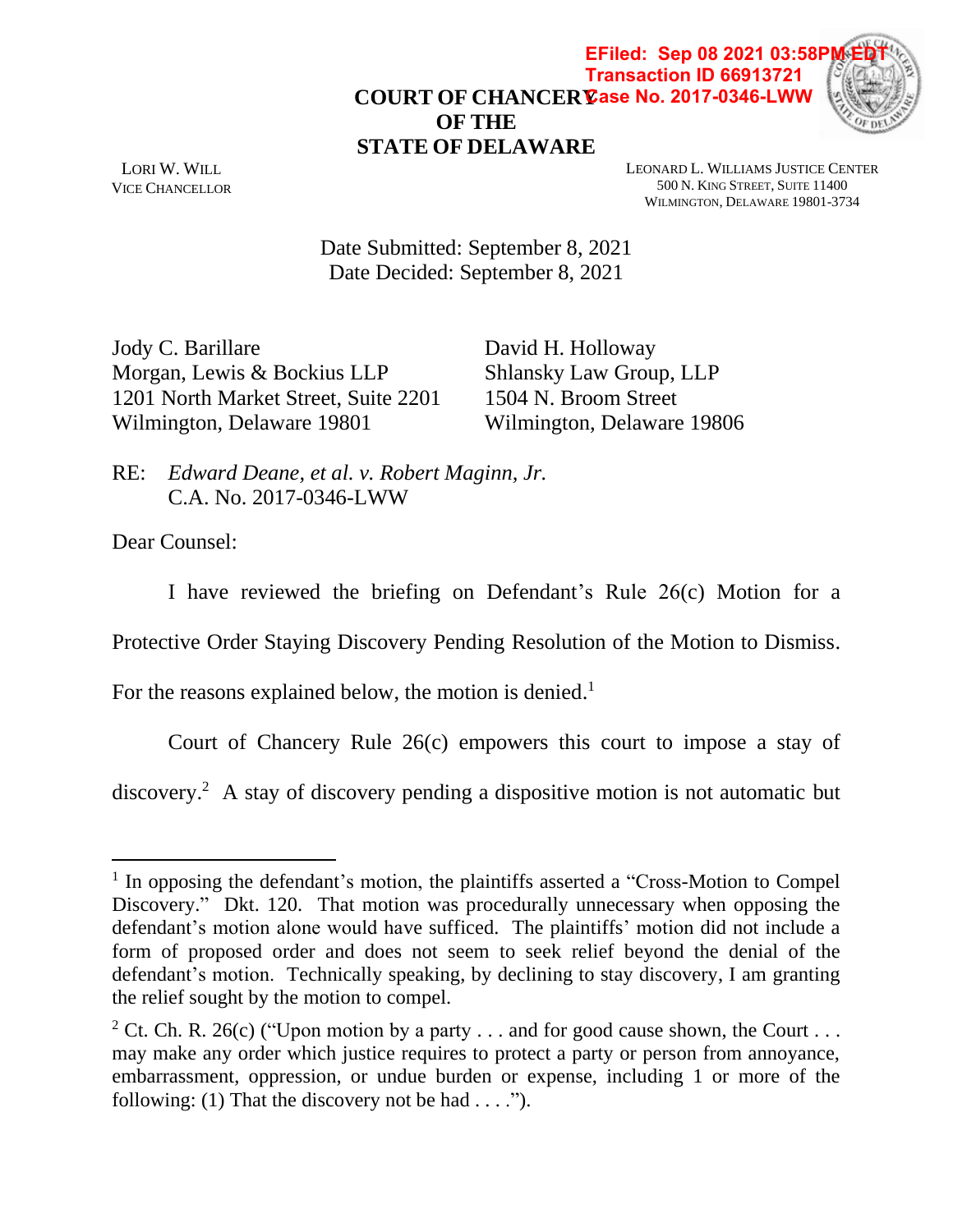rests within the discretion of this court.<sup>3</sup> As the moving party, the defendant bears the burden of demonstrating that a stay is warranted.<sup>4</sup>

The defendant asserts that a stay of discovery pending my decision on his Motion to Dismiss Plaintiffs' First Amended Complaint will prevent the unnecessary burden and expense of discovery in the event that I dismiss this action.<sup>5</sup> Ordinarily, that might be an adequate basis to justify a discovery stay. This court often stays discovery during the pendency of a dispositive motion to promote efficiency. 6

A stay may not be appropriate despite a pending dispositive motion in a number of circumstances. In *In re McCrory Parent Corp.*, Chancellor Allen gave several examples of the types of "special circumstances" that could justify the denial of a stay of discovery.<sup>7</sup> They include: (1) where the dispositive motion does

<sup>3</sup> *See Orloff v. Shulman*, 2005 WL 333240, at \*1 (Del. Ch. Feb. 2, 2005) ("There is no right to [a] stay of discovery, even where a case dispositive motion has been filed."); *see also In re Yahoo! Inc. S'holders Litig.*, 2008 WL 2721800, at \*1 (Del. Ch. July 11, 2008).

<sup>4</sup> *Orloff*, 2005 WL 333240, at \*1 (citing *Pensionskasse der ASCOOP v. Random Intern. Hldg, Ltd.*, 1993 WL 35977, at \*1 (Del. Ch. Jan. 26, 1993)).

<sup>5</sup> Dkt. 118.

<sup>6</sup> *See, e.g.*, *In re KKR Fin. Hldgs. LLC S'holder Litig.*, 2014 WL 2090527, at \*1 (Del. Ch. May 19, 2014) ("[A]voiding unnecessary discovery is usually sufficient justification for a stay pending resolution of a potentially dispositive motion." (citing *TravelCenters of Am. LLC v. Brog*, 2008 WL 5101619, at \*1 (Del. Ch. Nov. 21, 2008))).

<sup>7</sup> 1991 WL 137145, at \*1 (Del. Ch. July 3, 1991).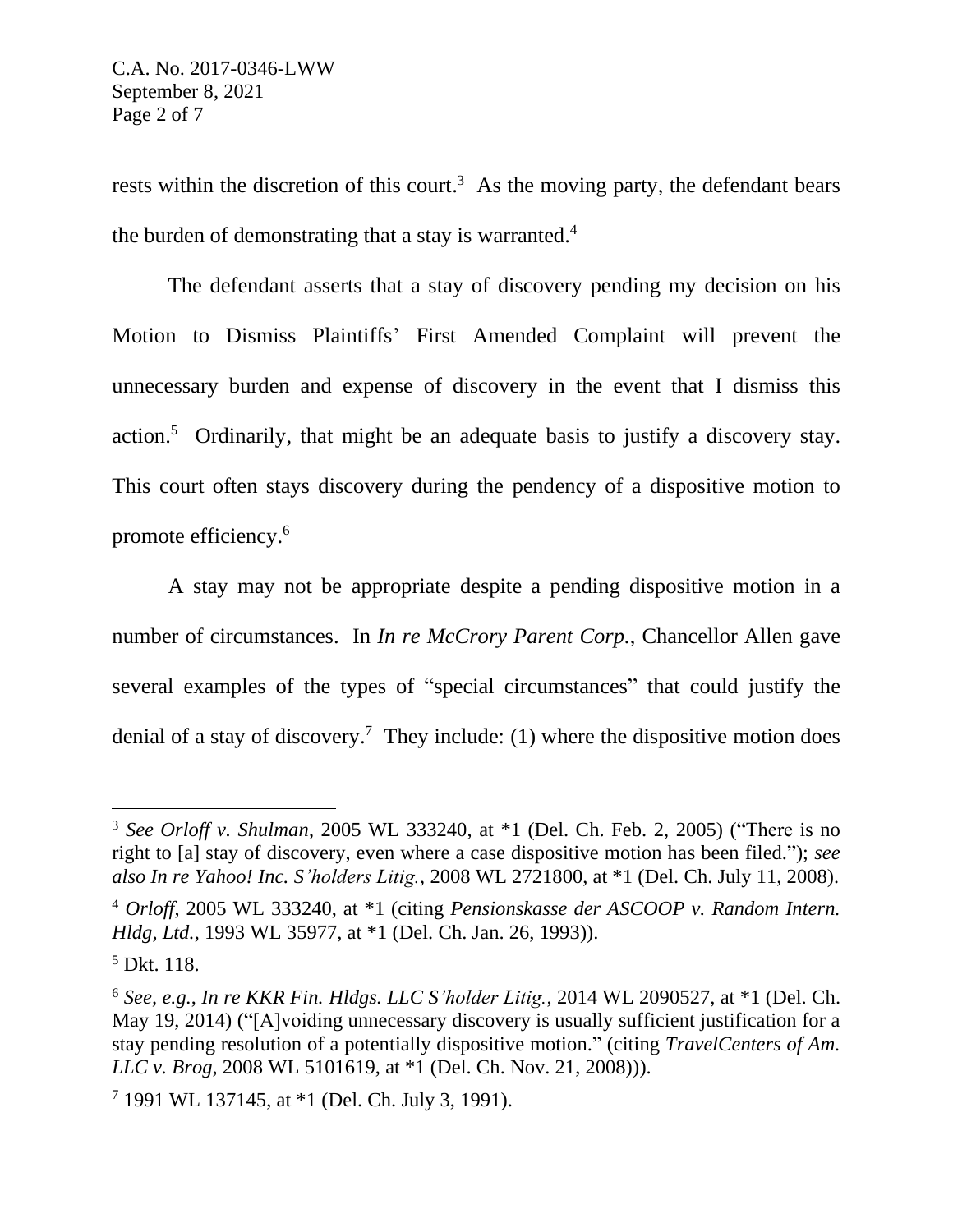not offer a "reasonable expectation" of avoiding further litigation; (2) where the plaintiff has sought interim relief; and (3) where the plaintiff will be prejudiced because "information may be unavailable later."<sup>8</sup>

None of those situations is present here. With respect to the first circumstance, I need only consider whether the motion to dismiss has the *potential* to dispose of the entire case if the defendant prevails.<sup>9</sup> That potential is obvious given that the motion seeks dismissal of all claims on multiple grounds. I will not, however, assess the merits of the defendant's motion to dismiss in deciding the present motion—though the defendant makes several merits-based arguments in advocating for a stay. As to the other circumstances outlined in *McCrory*, the plaintiffs have not requested interim relief and there is no reason to suspect that the relevant discovery will become unavailable during the time that the motion to dismiss will be adjudicated.

<sup>8</sup> *Id.*

<sup>9</sup> *Soo Hyun Kim v. Coupang, LLC*, 2021 WL 222162, at \*1 (Del. Ch. Jan. 22, 2021) ("But whether *vel non* the Motion to Dismiss will be granted or denied is not the question on this Motion. The question, instead, is whether the Motion to Dismiss, *if successful*, will avoid the need for further litigation.").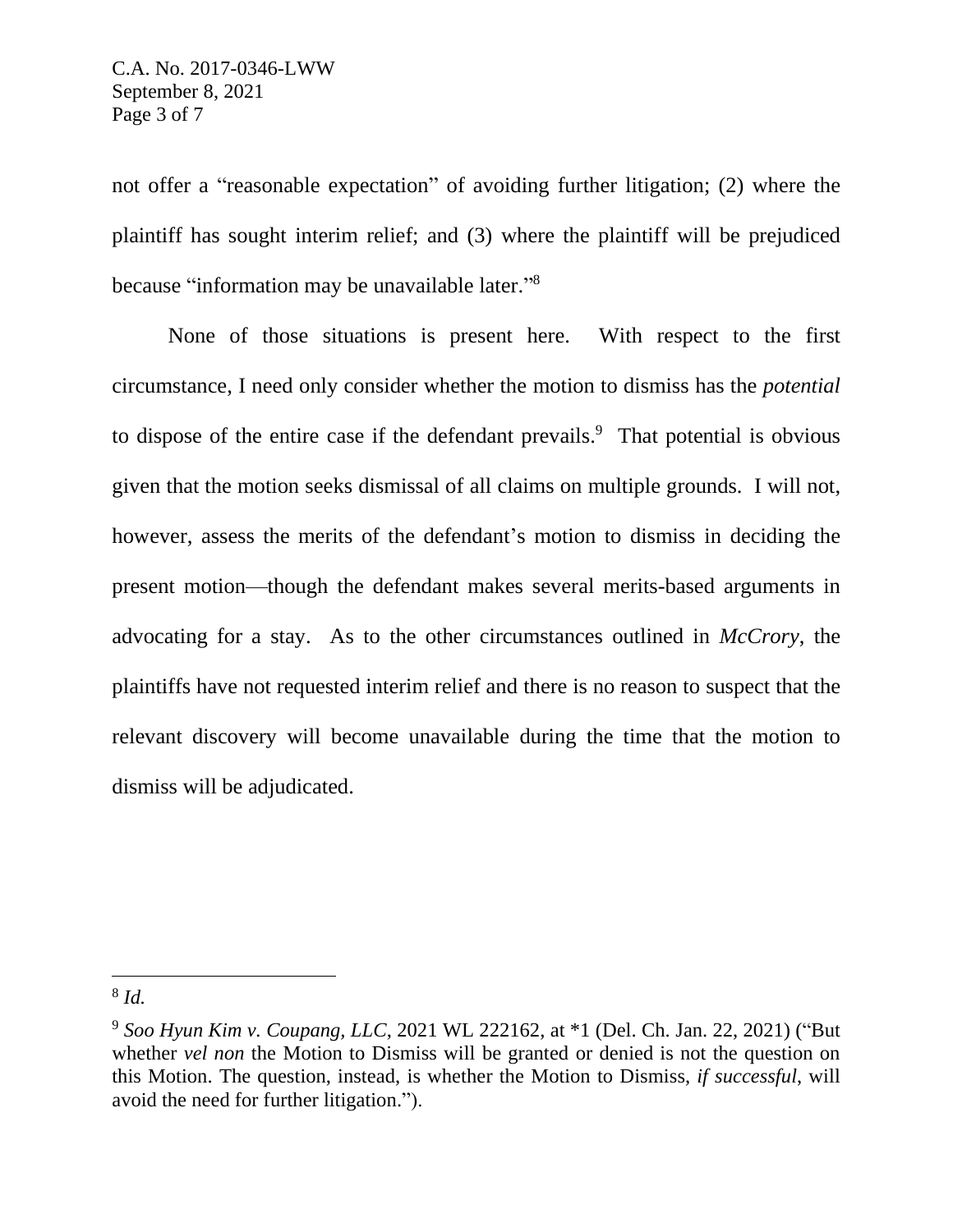But that is not the end of the inquiry. The three "special circumstances" Chancellor Allen discussed are not an exhaustive list.<sup>10</sup> Rather, the court must consider the "twin goals" of efficiency and fairness.<sup>11</sup> It would be more efficient to stay discovery given the possibility that the defendant's motion to dismiss will be case dispositive. Fairness to the plaintiffs, however, weighs against a stay.<sup>12</sup> The unique circumstances of this case give rise to a threat of injury to the plaintiffs if discovery is stayed entirely and the motion to dismiss is denied. That risk of harm outweighs the potential waste of resources that may occur if discovery takes place and the case is subsequently dismissed.<sup>13</sup> In my view, the interests of justice will be promoted by declining to defer discovery until the motion to dismiss is resolved.

<sup>10</sup> *See Electra Inv. Tr. PLC v. Crews*, 1999 WL 1204844, at \*2 (Del. Ch. Nov. 30, 1999) (noting that the "loose three-part test" described in *McCrory* was "by no means exclusive or exhaustive").

<sup>11</sup> *McCrory*, 1991 WL 137145, at \*1.

<sup>12</sup> *See Pensionskasse*, 1993 WL 35977, at \*1 (explaining that a stay "should not . . . be granted automatically but carefully only when plaintiff will not be prejudiced thereby and defendant may, if it prevails on its [case-dispositive] motion, be spared the expense involved in responding to the discovery" (quoting *Schick, Inc. v. Amalgamated Clothing & Textile Workers Union*, C.A. No. 9066, slip op. at 2 (Del. Ch. June 18, 1987))).

<sup>&</sup>lt;sup>13</sup> *See McCrory*, 1991 WL 137145, at \*1 (explaining that "in each instance, the court must make a particularized judgment evaluating the weight that efficiency should be afforded . . . and the significance of any risk of injury to the plaintiff that might eventuate from a stay").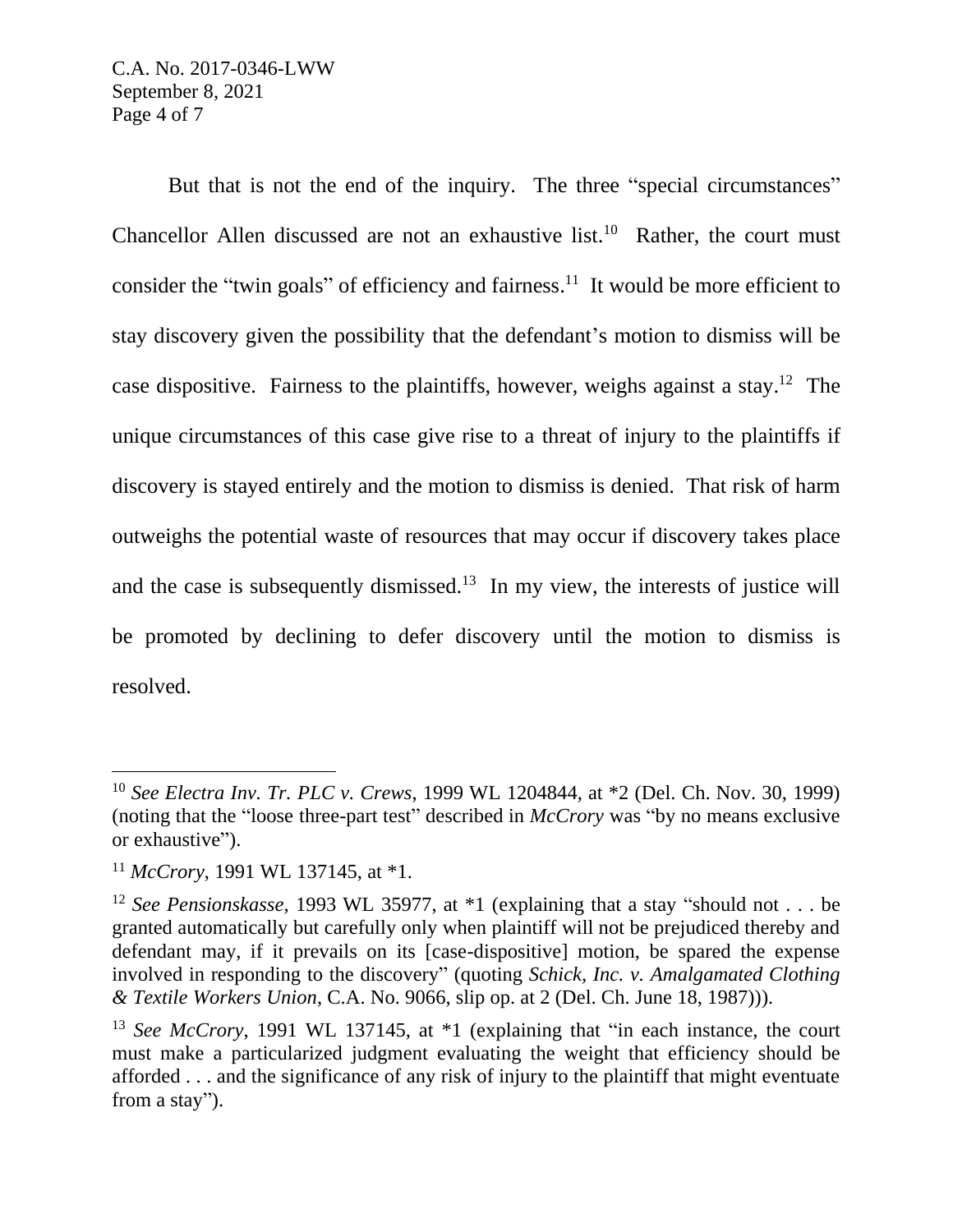C.A. No. 2017-0346-LWW September 8, 2021 Page 5 of 7

There are several reasons for that conclusion. First, if the court were to take the full amount of time afforded it to decide the defendant's motion to dismiss and stay discovery during that time, the plaintiffs would have less than a month (at most) to conduct fact discovery. That compressed time frame could be highly prejudicial to the plaintiffs and contrary to the schedule the parties negotiated.

Second, the risk of prejudice to the plaintiffs is compounded by the defendant waiting nearly a month after filing his motion to dismiss brief (and after the plaintiffs served their discovery requests and the defendant served pages of objections) to seek a stay of discovery. In the interim, the defendant has effectively granted himself a discovery stay and refused to produce any documents.<sup>14</sup> The defendant claims that it was "only after Defendant saw the absence of any serious opposition to dismissal" in the plaintiffs' opposition brief that it "objected to discovery going forward at all."<sup>15</sup> But the defendant's views on the merits of the plaintiffs' legal arguments are hardly a proper basis to refuse to engage in discovery.

Third, to stay discovery pending my decision on the motion to dismiss would risk further delay in a case where the parties have repeatedly been

<sup>14</sup> *See* Dkt. 120, Holloway Aff. ¶ 6.

 $15$  Dkt.  $122$  ¶ 7.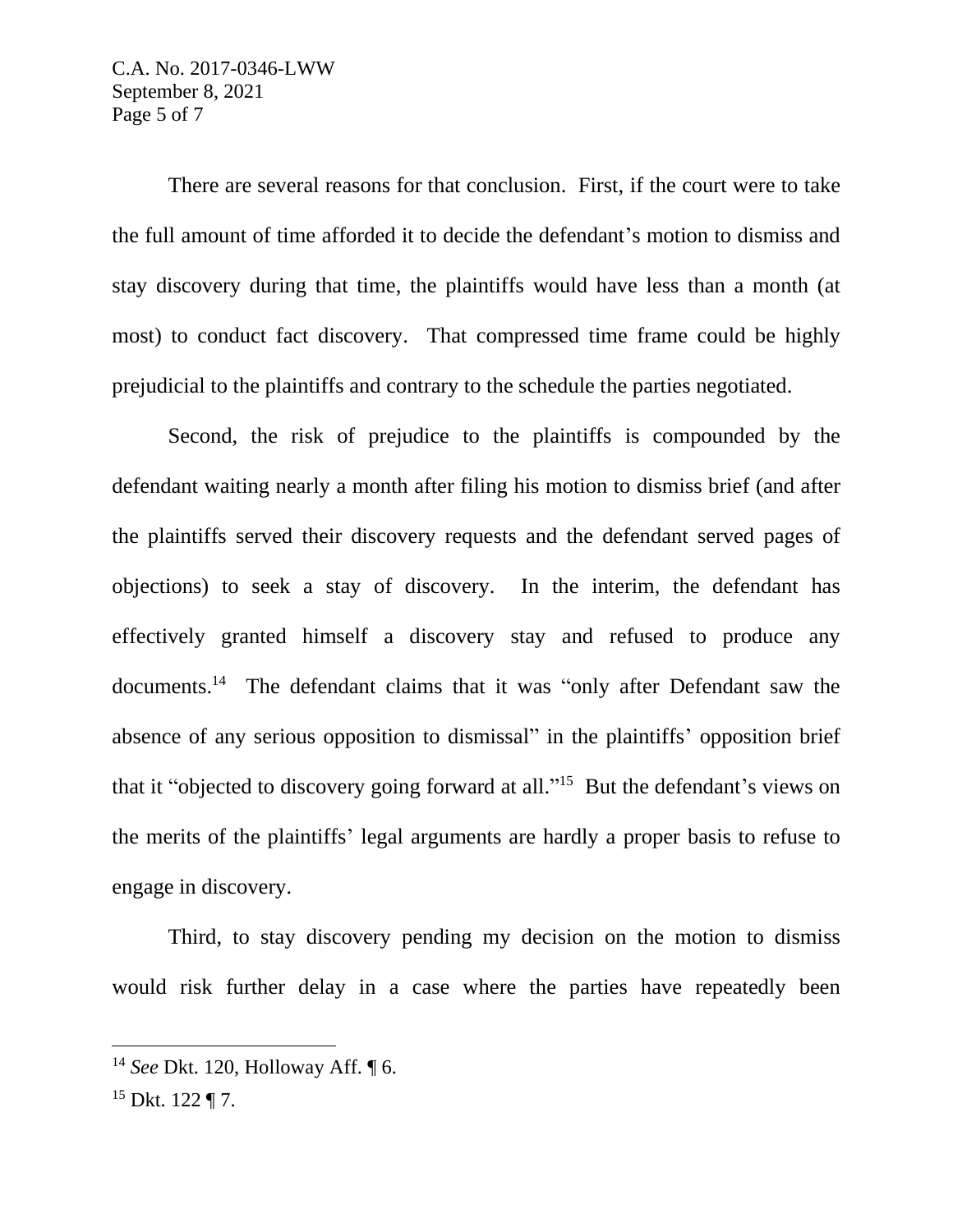admonished to maintain a schedule.<sup>16</sup> In ensuring that the defendant had a fair opportunity to move to dismiss the plaintiffs' eleventh-hour amendment to their complaint, I expressed a view that the parties would need to "press ahead with some discovery at the same time as the motion to dismiss" and that I did not "envision[] holding off on discovery entirely until after I decide the motion to dismiss."<sup>17</sup> I see no basis to deviate from that view now. The defendant was given ample time to brief his motion in this non-expedited case but, to maintain the schedule the parties agreed to, discovery must proceed in tandem.

Fourth, and perhaps most importantly, the defendant is not without recourse if the plaintiffs' discovery requests impose an undue burden. The plaintiffs' counsel previously told this court that—should their motion to amend be granted they would not "seek extensive additional discovery." <sup>18</sup> The plaintiffs' counsel also said that several categories of their additional discovery requests sought documents that would also be responsive to their prior document requests.<sup>19</sup> The court expects that the plaintiffs will abide by those statements and be reasonably targeted in negotiating the scope of discovery necessary to their recently-pleaded

<sup>16</sup> *E.g.*, Dkt. 76 at 17.

<sup>&</sup>lt;sup>17</sup> Dkt. 111 at 7, 9.

<sup>18</sup> Dkt. 91 at 2; *see also* Dkt. 100 at 9.

<sup>19</sup> Dkt. 91 at 2.